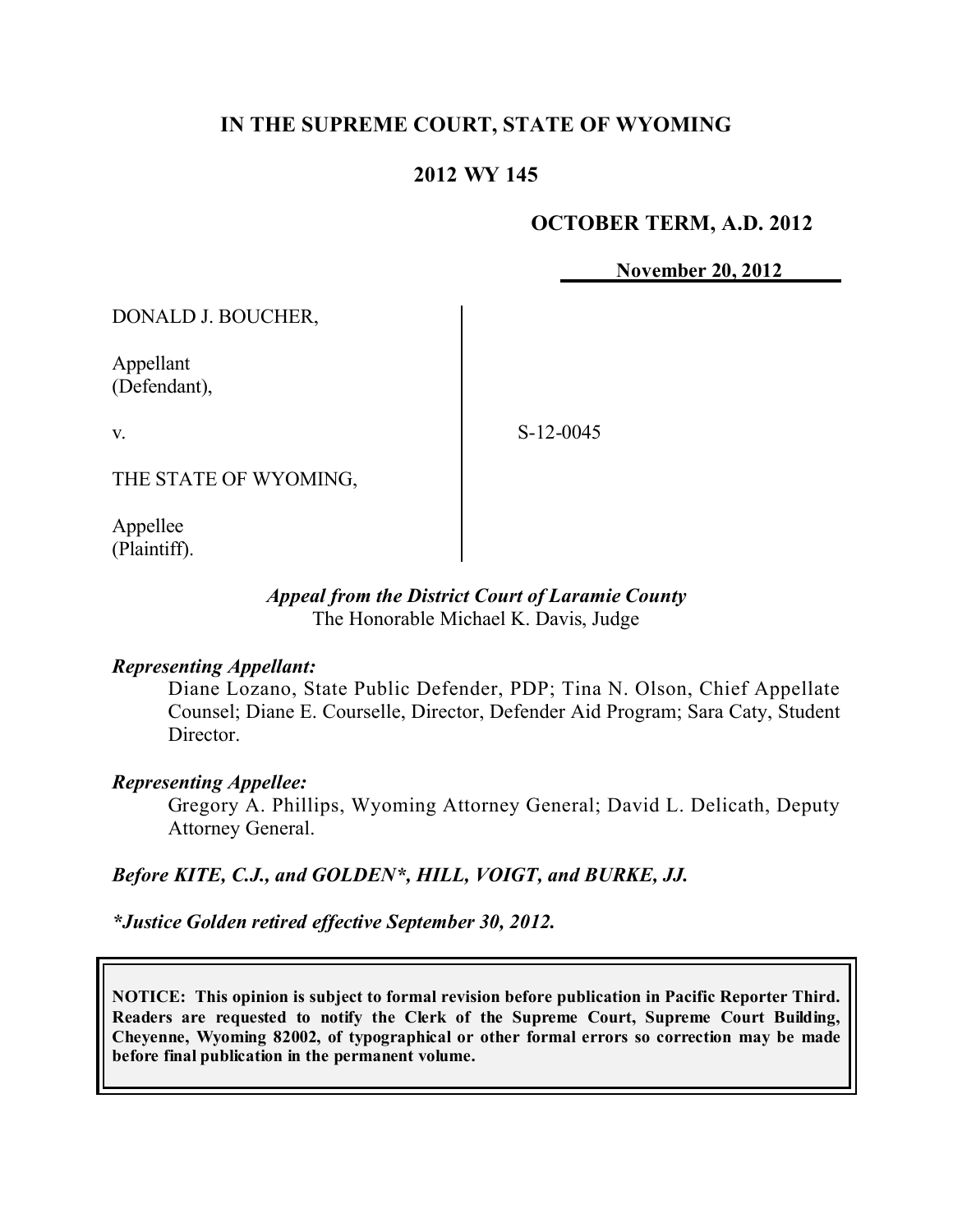# **KITE, Chief Justice.**

[¶1] After this Court affirmed his six sexual assault convictions in *Boucher v. State*, 2011 WY 2, 245 P.3d 342 (Wyo. 2011), Donald J. Boucher filed two motions for sentence reduction, one through counsel and one *pro se*. The district court denied the *pro se* motion without mentioning counsel's motion. Mr. Boucher appeals, claiming the district court erred as a matter of law when it denied his motion without considering his change of circumstances. We find no error and affirm the district court's order.

## **ISSUE**

[¶2] Mr. Boucher asserts the district court erred in denying his motions for sentence reduction. The State asserts the district court properly exercised its discretion and denied the motions upon finding the sentence fair and just.

## **FACTS**

[¶3] After a jury convicted Mr. Boucher on six felony charges involving sexual assault, the district court sentenced him to consecutive prison sentences totaling 30 to 50 years. Mr. Boucher appealed the convictions to this Court and we affirmed. *Boucher*, *id*. Mr. Boucher timely filed motions for sentence reduction, one through counsel and one *pro se*. In the first motion, he asserted sentence reduction was appropriate based upon his rehabilitation efforts. In his second motion, he asserted it was appropriate not only because of his rehabilitation efforts, but also because he was going blind in both eyes and his condition could be reversed only if he was not incarcerated and able to seek outside medical attention.

[¶4] The district court denied the *pro se* motion without a hearing. The order does not mention the motion filed by counsel; however, that motion was based on Mr. Boucher's rehabilitation efforts which he also raised in his *pro se* motion. Therefore, in denying the *pro se* motion the district court effectively ruled on the motion filed by counsel and we treat the latter motion as having been denied.

[¶5] In denying Mr. Boucher's motions, the district court considered the following factors: the benefit of finality for the victims; the sentencing court's task "to impose the fairest sentence possible in the first instance" and to reduce a sentence when in retrospect it appears the sentence was not in fact fair, or has become unfair due to unanticipated circumstances; its determination that the sentence imposed in this case was fair and just and imposed only after considering appropriate factors; and Mr. Boucher's motion contained no new information persuading it to reduce the original sentence. Mr. Boucher timely appealed the district court's order denying the motions.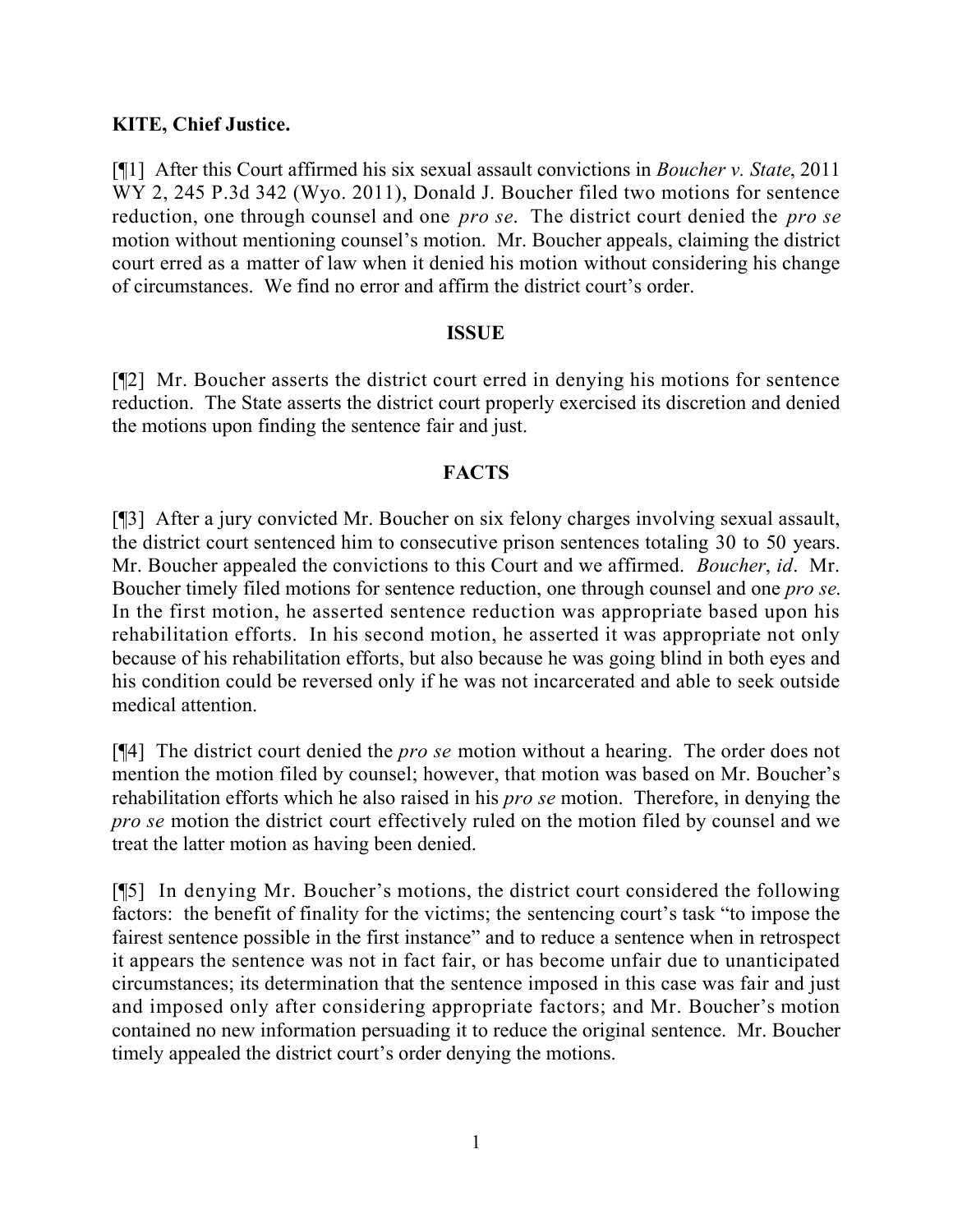#### **STANDARD OF REVIEW**

[¶6] The denial of a motion for sentence reduction is reviewed for abuse of discretion. *Eckdahl v. State*, 2011 WY 152, ¶ 16, 264 P.3d 22, 27 (Wyo. 2011). The district court's decision is given considerable deference unless no rational basis exists for its conclusion. *Mack v. State*, 7 P.3d 899, 900 (Wyo. 2000). To the extent we are asked to determine whether a court applied the correct rule of law, our review is *de novo*. *Baker v. State*, 2011 WY 123, ¶ 10, 260 P.3d 268, 271 (Wyo. 2011).

#### **DISCUSSION**

[¶7] Mr. Boucher contends the district court applied the wrong legal standard in considering his motions for sentence reduction. He asserts the district court incorrectly perceived it was precluded from reducing the sentence if it was "fair and just" at the time it was imposed. Mr. Boucher argues that addressing his motions from this perspective effectively denied him the review to which he is entitled. He contends the district court "frankly admitted it did not take [his] successful rehabilitation or any of the developments since incarceration into account." He further asserts the district court relied on factors it should not have in denying his motions. Specifically, Mr. Boucher argues the district court erred in considering the victims' interest in finality and the powers of the governor and parole board to alter prison sentences.

[¶8] The State asserts Mr. Boucher misconstrues the district court's ruling. Contrary to Mr. Boucher's interpretation, the State asserts the district court did not find that it *could* not reduce a fair and just sentence; rather, the district court found that it *would* not do so under the circumstances presented in this case. The State maintains that the district court properly considered the evidence Mr. Boucher submitted and was not persuaded to reduce his sentence. Finally, the State asserts the district court considered appropriate factors in denying the motions.

[¶9] W.R.Cr.P. 35(b) addresses motions for sentence reduction in pertinent part as follows:

> A motion to reduce a sentence may be made, . . . within one year after receipt by the court of a mandate issued upon affirmance of the judgment or dismissal of the appeal, or within one year after entry of any order or judgment of the Wyoming Supreme Court . . . having the effect of upholding, a judgment of conviction . . . . The court shall determine the motion within a reasonable time. Changing a sentence from a sentence of incarceration to a grant of probation shall constitute a permissible reduction of sentence under this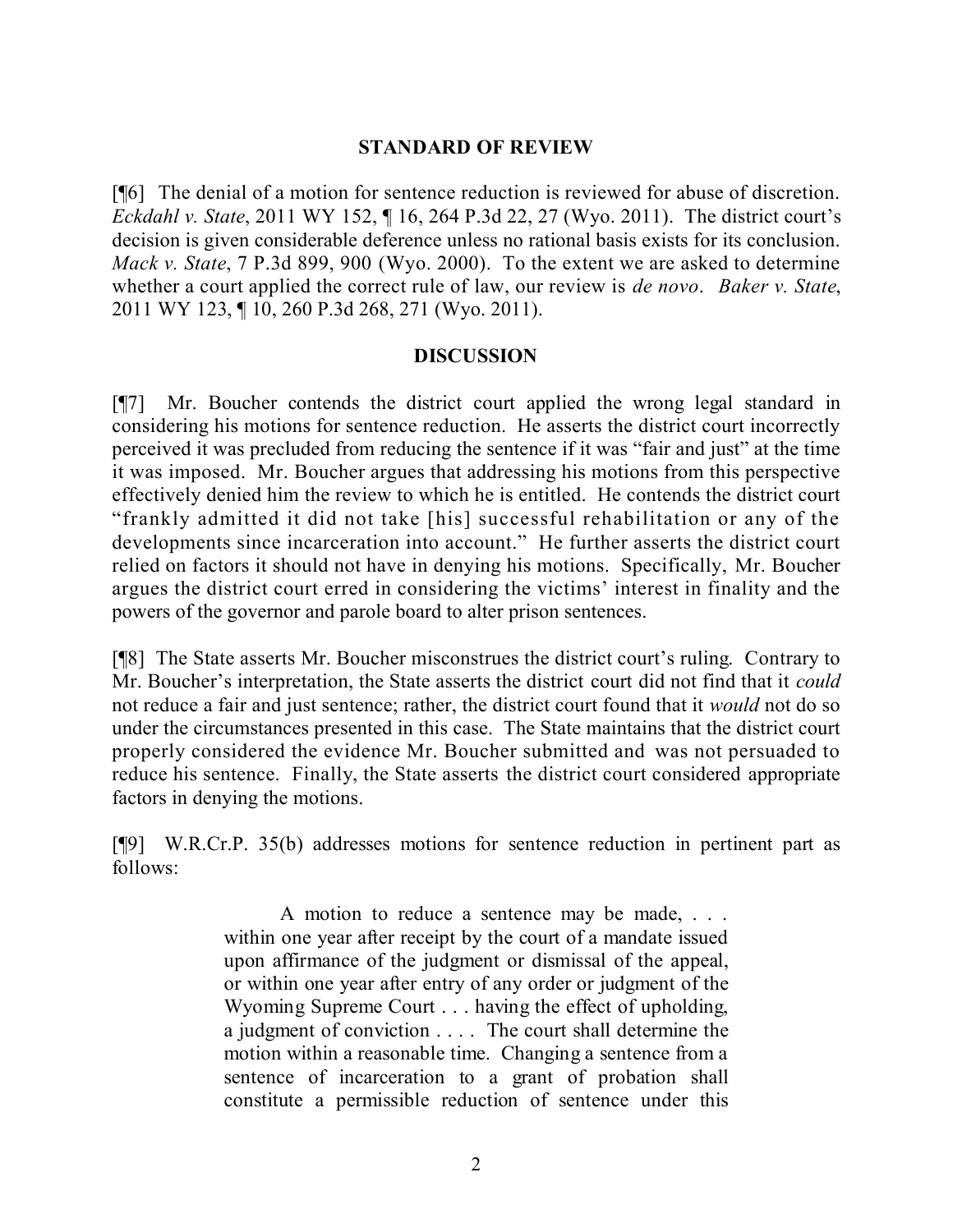subdivision. The court may determine the motion with or without a hearing.

[¶10] The purpose of Rule 35 "is to give a convicted defendant a second round before the sentencing judge (a second bite at the apple as it were) and to give the judge the opportunity to reconsider the original sentence in light of any further information about the defendant." *Patrick v. State*, 2005 WY 32, ¶ 9, 108 P.3d 838, 841 (Wyo. 2005), quoting *Nelson v. State*, 733 P.2d 1034, 1035 (Wyo. 1987). The sentencing judge is in the best position to decide if a sentence modification is appropriate, *Capellen v. State*, 2007 WY 107, ¶ 29, 161 P.3d 1076, 1084 (Wyo. 2007), and is free to accept or reject information submitted in support of a sentence reduction at its discretion. *Hodgins v. State*, 1 P.3d 1259, 1262 (Wyo. 2000).

[¶11] In *Montez v. State*, 592 P.2d 1153, 1154 (Wyo. 1979), the district court determined the information offered in support of a sentence reduction was entitled to less weight than "the interest of permanency of sentence." We held that determination was "within the scope of broad discretion permitted a district court on a motion to reduce sentence" and upheld the order denying the motion. *Id*. To do otherwise, we concluded, would be to usurp the function of the sentencing court. *Id*. In *Carrillo v. State*, 895 P.2d 463, 464 (Wyo. 1995), we reiterated that evidence of a defendant's commendable conduct while incarcerated does not usurp the trial court's discretion to decide whether a sentence reduction is appropriate. In *Hodgins*, 1 P.3d at 1262, we upheld the sentencing court's order denying sentence reduction based upon its finding that the parole board was better suited to decide at the proper time whether early release was appropriate.

[¶12] In the present case, the district court had before it two motions for sentence reduction that fully explained Mr. Boucher's rehabilitation efforts and his health issue. Counsel attached to the first motion two letters from the department of corrections detailing Mr. Boucher's progress. Mr. Boucher attached to his *pro se* motion a five page affidavit explaining his progress and his health concerns. The district court's order denying the motions for sentence reduction expressly references Mr. Boucher's *pro se* motion. The fact that the order does not describe the specific information Mr. Boucher and his counsel provided in support of his motion does not establish an abuse of discretion. Nothing in the record supports Mr. Boucher's assertion that the district court did not consider the information provided.

[¶13] We also find nothing in the record supporting Mr. Boucher's contention that the district court believed it was precluded from reducing his sentence if the sentence was just and fair when imposed. To the contrary, in its order the district court expressly acknowledges that a court may properly reduce a sentence based upon circumstances that were not anticipated at the time the sentence was imposed. It is clear from the order that the district court simply was not persuaded that when weighed against other factors, such